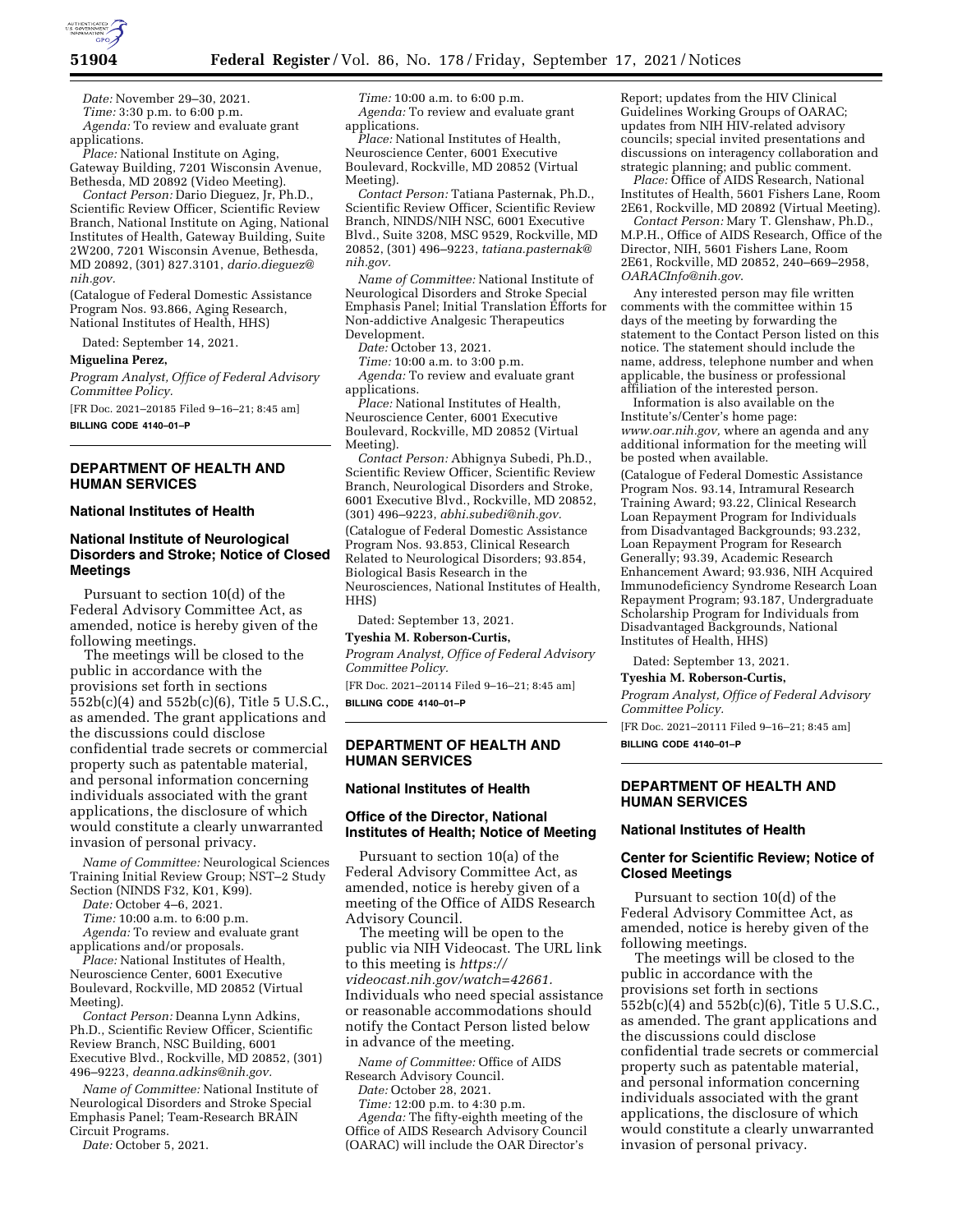*Name of Committee:* Center for Scientific Review Special Emphasis Panel; PAR Panel: Neurobiology of Decision Making and Chemobrain.

*Date:* October 7, 2021.

*Time:* 1:30 p.m. to 5:00 p.m.

*Agenda:* To review and evaluate grant applications.

*Place:* National Institutes of Health, Rockledge II, 6701 Rockledge Drive, Bethesda, MD 20892 (Virtual Meeting).

*Contact Person:* Wei-Qin Zhao, Ph.D., Scientific Review Officer, Center for Scientific Review, National Institutes of Health, 6701 Rockledge Drive, Room 5181, MSC 7846, Bethesda, MD 20892–7846, 301– 827–7238, *[zhaow@csr.nih.gov](mailto:zhaow@csr.nih.gov)*.

*Name of Committee:* Genes, Genomes, and Genetics Integrated Review Group; Molecular Genetics: A Study Section.

*Date:* October 19–20, 2021.

*Time:* 9:00 a.m. to 5:00 p.m.

*Agenda:* To review and evaluate grant applications.

*Place:* National Institutes of Health, Rockledge II, 6701 Rockledge Drive, Bethesda, MD 20892 (Virtual Meeting).

*Contact Person:* Michael L. Bloom, Ph.D., Scientific Review Officer, Center for Scientific Review, National Institutes of Health, 6701 Rockledge Drive, Room 6187, MSC 7804, Bethesda, MD 20892, 301–451– 0132, *[bloomm2@mail.nih.gov](mailto:bloomm2@mail.nih.gov)*.

*Name of Committee:* Cell Biology Integrated Review Group; Development—1 Study Section.

*Date:* October 20–21, 2021.

*Time:* 10:00 a.m. to 8:00 p.m. *Agenda:* To review and evaluate grant applications.

*Place:* National Institutes of Health, Rockledge II, 6701 Rockledge Drive, Bethesda, MD 20892 (Virtual Meeting).

*Contact Person:* Zubaida Saifudeen, Scientific Review Officer, Center for Scientific Review, National Institutes of Health, 6701 Rockledge Drive, Bethesda, MD 20817, (301) 827–3029, *[zubaida.saifudeen@](mailto:zubaida.saifudeen@nih.gov) [nih.gov](mailto:zubaida.saifudeen@nih.gov)*.

*Name of Committee:* Center for Scientific Review Special Emphasis Panel; PAR Panel: Understanding Alzheimer's Disease.

*Date:* October 20, 2021.

*Time:* 10:00 a.m. to 8:00 p.m.

*Agenda:* To review and evaluate grant applications.

*Place:* National Institutes of Health, 6701 Rockledge Drive, Bethesda, MD 20892 (Virtual Meeting).

*Contact Person:* Boris P. Sokolov, Ph.D., Scientific Review Officer, Center for Scientific Review, National Institutes of Health, 6701 Rockledge Drive, Room 5217A, MSC 7846, Bethesda, MD 20892, 301–408– 9115, *[bsokolov@csr.nih.gov](mailto:bsokolov@csr.nih.gov)*.

*Name of Committee:* Center for Scientific Review Special Emphasis Panel; Fellowships: Behavioral Neuroscience.

*Date:* October 21–22, 2021.

*Time:* 9:00 a.m. to 5:00 p.m.

*Agenda:* To review and evaluate grant applications.

*Place:* National Institutes of Health, Rockledge II, 6701 Rockledge Drive, Bethesda, MD 20892 (Virtual Meeting).

*Contact Person:* Mei Qin, MD, Ph.D., Scientific Review Officer, Center for Scientific Review, National Institutes of Health, 6701 Rockledge Drive, Room 5213, Bethesda, MD 20892, 301–875–2215, *[qinmei@csr.nih.gov](mailto:qinmei@csr.nih.gov)*.

*Name of Committee:* Digestive, Kidney and Urological Systems Integrated Review Group; Digestive System Host Defense, Microbial Interactions and Immune and Inflammatory Disease Study Section.

*Date:* October 21–22, 2021.

*Time:* 9:00 a.m. to 8:00 p.m. *Agenda:* To review and evaluate grant applications.

*Place:* National Institutes of Health, Rockledge II, 6701 Rockledge Drive, Bethesda, MD 20892 (Virtual Meeting).

*Contact Person:* Aiping Zhao, MD, Scientific Review Officer, Center for Scientific Review, National Institutes of Health, 6701 Rockledge Drive, Room 2188, Bethesda, MD 20892–7818, (301) 435–0682, *[zhaoa2@csr.nih.gov](mailto:zhaoa2@csr.nih.gov)*.

*Name of Committee:* Surgical Sciences, Biomedical Imaging and Bioengineering Integrated Review Group; Emerging Imaging Technologies and Applications Study Section.

*Date:* October 21–22, 2021.

*Time:* 9:00 a.m. to 8:00 p.m. Agenda: To review and evaluate grant applications.

*Place:* National Institutes of Health, Rockledge II, 6701 Rockledge Drive, Bethesda, MD 20892 (Virtual Meeting).

*Contact Person:* Yuanna Cheng, MD, Ph.D., Scientific Review Officer, Center for Scientific Review, National Institutes of Health, 6701 Rockledge Drive, Room 4138, MSC 7814, Bethesda, MD 20892, (301)435– 1195, *[Chengy5@csr.nih.gov](mailto:Chengy5@csr.nih.gov)*.

*Name of Committee:* Digestive, Kidney and Urological Systems Integrated Review Group; Hepatobiliary Pathophysiology Study Section.

*Date:* October 21–22, 2021.

*Time:* 9:00 a.m. to 8:00 p.m. *Agenda:* To review and evaluate grant applications.

*Place:* National Institutes of Health, Rockledge II, 6701 Rockledge Drive, Bethesda, MD 20892 (Virtual Meeting).

*Contact Person:* Jianxin Hu, Ph.D., Scientific Review Officer, Center for Scientific Review, National Institutes of Health, 6701 Rockledge Drive, Room 2156, Bethesda, MD 20892, 301–827–4417, *[jianxinh@csr.nih.gov](mailto:jianxinh@csr.nih.gov)*.

*Name of Committee:* Bioengineering Sciences & Technologies Integrated Review Group; Modeling and Analysis of Biological Systems Study Section.

*Date:* October 21–22, 2021.

*Time:* 9:00 a.m. to 8:00 p.m. *Agenda:* To review and evaluate grant applications.

*Place:* National Institutes of Health, Rockledge II, 6701 Rockledge Drive, Bethesda, MD 20892 (Virtual Meeting).

*Contact Person:* Noffisat Oki, Ph.D., Scientific Review Officer, Center for Scientific Review, 6701 Rockledge Drive, Bethesda, MD 20892, 240–627–3648, *[noffisat.oki@nih.gov](mailto:noffisat.oki@nih.gov)*.

*Name of Committee:* Vascular and Hematology Integrated Review Group; Integrative Vascular Physiology and Pathology Study Section.

*Date:* October 21–22, 2021.

*Time:* 9:00 a.m. to 8:00 p.m.

Agenda: To review and evaluate grant applications.

*Place:* National Institutes of Health, Rockledge II, 6701 Rockledge Drive, Bethesda, MD 20892 (Virtual Meeting).

*Contact Person:* Bukhtiar H. Shah, DVM, MS, Ph.D., Scientific Review Officer, Vascular and Hematology IRG, Center for Scientific Review, National Institutes of Health, 6701 Rockledge Drive, Room 4120, MSC 7802, Bethesda, MD 20892, (301) 806– 7314, *[shahb@csr.nih.gov](mailto:shahb@csr.nih.gov)*.

*Name of Committee:* Surgical Sciences, Biomedical Imaging and Bioengineering Integrated Review Group; Imaging Guided Interventions and Surgery Study Section.

*Date:* October 21–22, 2021.

*Time:* 9:00 a.m. to 8:00 p.m.

*Agenda:* To review and evaluate grant applications.

*Place:* National Institutes of Health, Rockledge II, 6701 Rockledge Drive, Bethesda, MD 20892 (Virtual Meeting).

*Contact Person:* Ileana Hancu, Ph.D., Scientific Review Officer, Center for Scientific Review, National Institutes of Health, 6701 Rockledge Drive, Room 5116, Bethesda, MD 20817, (301) 402–3911, *[ileana.hancu@nih.gov](mailto:ileana.hancu@nih.gov)*.

*Name of Committee:* Applied Immunology and Disease Control Integrated Review Group; Vaccines Against Microbial Diseases Study Section.

*Date:* October 21–22, 2021.

*Time:* 9:00 a.m. to 8:00 p.m.

*Agenda:* To review and evaluate grant applications.

*Place:* National Institutes of Health, Rockledge II, 6701 Rockledge Drive,

Bethesda, MD 20892 (Virtual Meeting). *Contact Person:* Jian Wang, MD, Ph.D., Scientific Review Officer, Center for Scientific Review, National Institutes of Health, 6701 Rockledge Drive, Room 4218, MSC 7812, Bethesda, MD 20892, (301) 435– 2778, *[wangjia@csr.nih.gov](mailto:wangjia@csr.nih.gov)*.

*Name of Committee:* Risk, Prevention and Health Behavior Integrated Review Group; Interventions to Prevent and Treat Addictions Study Section.

*Date:* October 21–22, 2021.

*Time:* 9:30 a.m. to 8:00 p.m.

*Agenda:* To review and evaluate grant

applications.

*Place:* National Institutes of Health, Rockledge II, 6701 Rockledge Drive, Bethesda, MD 20892 (Virtual Meeting).

*Contact Person:* Miriam Mintzer, Ph.D., Scientific Review Officer, Center for Scientific Review, National Institutes of Health, 6701 Rockledge Drive, Room 3108, Bethesda, MD 20892, (301) 523–0646, *[mintzermz@csr.nih.gov](mailto:mintzermz@csr.nih.gov)*.

*Name of Committee:* Musculoskeletal, Oral and Skin Sciences Integrated Review Group; Musculoskeletal Rehabilitation Sciences Study Section.

*Date:* October 21–22, 2021.

*Time:* 10:00 a.m. to 8:30 p.m.